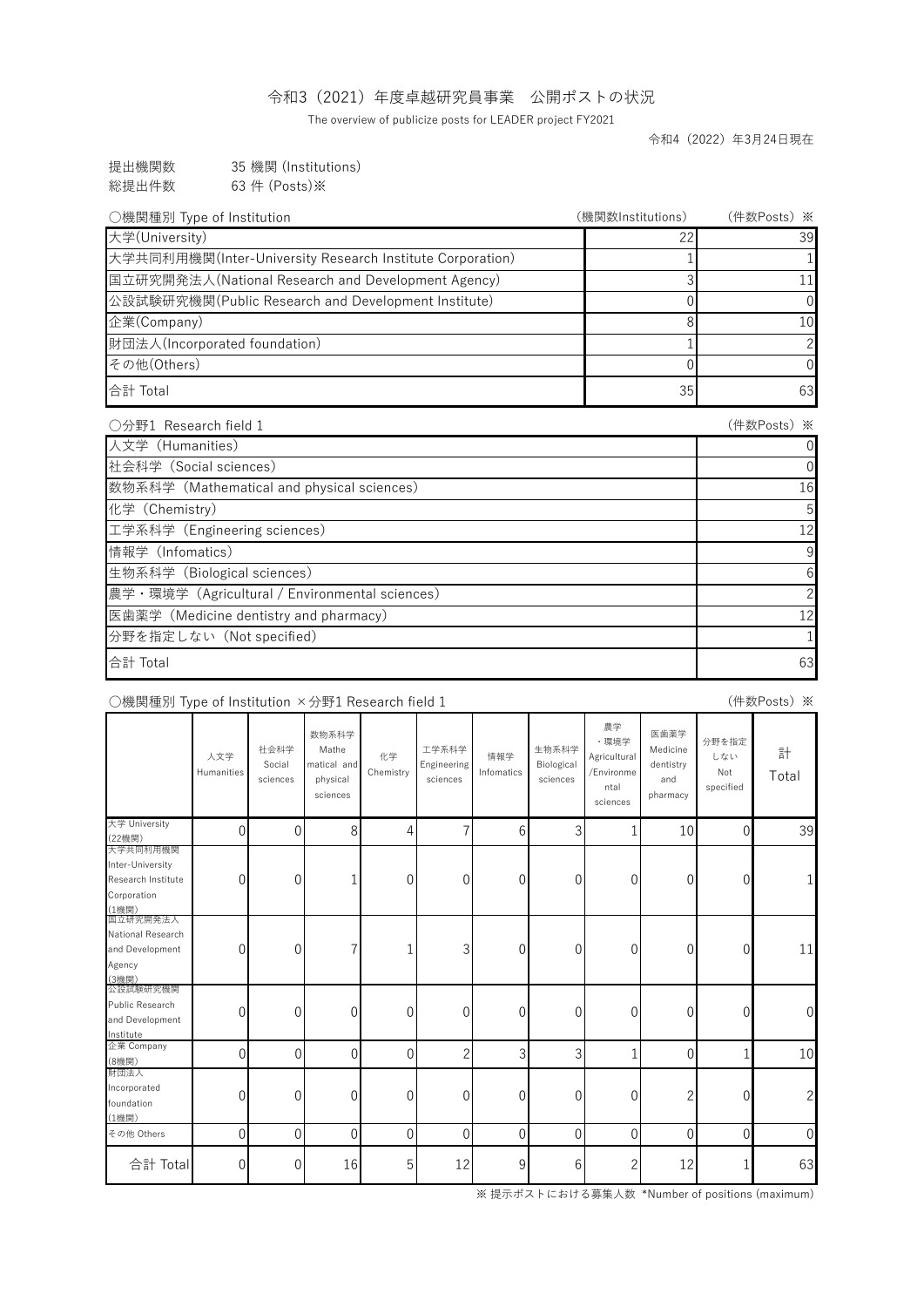2 / 4 ページ

令和4(2022)年3月24日 現在

| 公募番号<br>Post No. | 機関名            | Institution                                             | 機関種別<br>Type of Institution | 分野名1<br>Research field 1                            | 分野名 2<br>Research field 2                               | 分野名3<br>Research field 3           | 職種<br>Job type                                                  | 勤務形態<br>Employment status                                                                                          | 募集人数<br>Number of<br>positions<br>(maximum) | 機関への<br>事前連絡の要否<br>Advance notice |
|------------------|----------------|---------------------------------------------------------|-----------------------------|-----------------------------------------------------|---------------------------------------------------------|------------------------------------|-----------------------------------------------------------------|--------------------------------------------------------------------------------------------------------------------|---------------------------------------------|-----------------------------------|
| 121A0301         | 国立大学法人室蘭工業大学   | Muroran Institute of<br>Technology                      | 大学(University)              | 工学系科学<br>(Engineering<br>sciences)                  |                                                         |                                    | 准教授<br>(Associate<br>Professor) ,助教<br>(Assistant<br>Professor) | その他任期付<br>(other certain<br>fixed-term<br>employment)                                                              |                                             | 1要 (Necessary)                    |
| 2 21A0302        | 国立大学法人室蘭工業大学   | Muroran Institute of<br>Technology                      | 大学(University)              | 工学系科学<br>(Engineering<br>sciences)                  |                                                         |                                    | 助教 (Assistant<br>Professor)                                     | その他任期付<br>(other certain<br>fixed-term<br>employment)                                                              |                                             | 1要 (Necessary)                    |
| 3 21A0303        | 国立大学法人室蘭工業大学   | Muroran Institute of<br>Technology                      | 大学(University)              | 工学系科学<br>(Engineering<br>sciences)                  |                                                         |                                    | 助教 (Assistant<br>Professor)                                     | その他任期付<br>(other certain<br>fixed-term<br>employment)                                                              |                                             | !要 (Necessary)                    |
| 4 21A0304        | 国立大学法人室蘭工業大学   | Muroran Institute of<br>Technology                      | 大学(University)              | 数物系科学<br>(Mathematical<br>and physical<br>sciences) | 工学系科学<br>(Engineering<br>sciences)                      |                                    | 助教 (Assistant<br>Professor)                                     | その他任期付<br>(other certain<br>fixed-term<br>employment)                                                              |                                             | 要 (Necessary)                     |
| 5 21A0305        | 国立大学法人室蘭工業大学   | Muroran Institute of<br>Technology                      | 大学(University)              | 情報学<br>(Informatics)                                |                                                         |                                    | 助教 (Assistant<br>Professor)                                     | その他任期付<br>(other certain<br>fixed-term<br>employment)                                                              |                                             | 1 要(Necessary)                    |
| 6 21A0306        | 国立大学法人室蘭工業大学   | Muroran Institute of<br>Technology                      | 大学(University)              | 情報学<br>(Informatics)                                |                                                         |                                    | 助教 (Assistant<br>Professor)                                     | その他任期付<br>(other certain<br>fixed-term<br>employment)                                                              |                                             | 1要 (Necessary)                    |
| 7 21A0701        | 国立大学法人北見工業大学   | Kitami Institute of<br>Technology                       | 大学(University)              | 情報学<br>(Informatics)                                | 工学系科学<br>(Engineering<br>sciences)                      |                                    | 助教 (Assistant<br>Professor)                                     | その他任期付<br>(other certain<br>fixed-term<br>employment)                                                              |                                             | 1要 (Necessary)                    |
| 8 21A0702        | 国立大学法人北見工業大学   | Kitami Institute of<br>Technology                       | 大学(University)              | 情報学<br>(Informatics)                                | 工学系科学<br>(Engineering<br>sciences)                      |                                    | 助教 (Assistant<br>Professor)                                     | その他任期付<br>(other certain<br>fixed-term<br>employment)                                                              |                                             | 1要 (Necessary)                    |
| 9 21A1001        | 国立大学法人東北大学     | <b>Tohoku University</b>                                | 大学(University)              | 数物系科学<br>(Mathematical<br>and physical<br>sciences) | 情報学<br>(Informatics)                                    | 化学<br>(Chemistry)                  | 准教授<br>(Associate<br>Professor)                                 | テニュアトラック<br>雇用 (tenure-<br>tracking<br>employment)                                                                 |                                             | 要 (Necessary)                     |
| 10 21A1002       | 国立大学法人東北大学     | Tohoku University                                       | 大学(University)              | 数物系科学<br>(Mathematical<br>and physical<br>sciences) |                                                         |                                    | 准教授<br>(Associate<br>Professor)                                 | 無期雇用 (tenure,<br>indefinite-term<br>employment)                                                                    |                                             | 1要 (Necessary)                    |
| 11 21A1201       | 国立大学法人秋田大学     | <b>Akita University</b>                                 | 大学(University)              | 医歯薬学<br>(Medicine<br>dentistry and<br>pharmacy)     |                                                         |                                    | 助教 (Assistant<br>Professor)                                     | 無期雇用 (tenure,<br>indefinite-term<br>employment)                                                                    |                                             | 1要 (Necessary)                    |
| 12 21A1202       | 国立大学法人秋田大学     | <b>Akita University</b>                                 | 大学(University)              | 情報学<br>(Informatics)                                |                                                         |                                    | 助教 (Assistant<br>Professor)                                     | 無期雇用 (tenure,<br>indefinite-term<br>employment)                                                                    |                                             | 1要 (Necessary)                    |
| 13 21A2201       | 国立大学法人東京大学     | The University of Tokyo  大学(University)                 |                             | 生物系科学<br>(Biological<br>sciences)                   |                                                         |                                    | 准教授<br>(Associate<br>Professor), 講師<br>(Lecturer)               | その他任期付<br>(other certain<br>fixed-term<br>employment)                                                              |                                             | 要 (Necessary)                     |
| 14 21A2301       | 国立大学法人東京医科歯科大学 | TOKYO MEDICAL AND<br><b>DENTAL UNIVERSITY</b>           | 大学(University)              | 医歯薬学<br>(Medicine<br>dentistry and<br>pharmacy)     | 情報学<br>(Informatics)                                    | 工学系科学<br>(Engineering<br>sciences) | 講師 (Lecturer)<br>助教 (Assistant<br>Professor)                    | テニュアトラック<br>雇用 (tenure-<br>tracking<br>employment)                                                                 |                                             | $2$ 要 (Necessary)                 |
| 15 21A2901       | 国立大学法人東京海洋大学   | Tokyo University of<br>Marine Science and<br>technology | 大学(University)              | 工学系科学<br>(Engineering<br>sciences)                  | 農学・環境学<br>(Agricultural /<br>Environmental<br>sciences) |                                    | 准教授<br>(Associate<br>Professor)                                 | 無期雇用 (tenure,<br>indefinite-term<br>employment)                                                                    |                                             | 1要 (Necessary)                    |
| 16 21A3101       | 国立大学法人 電気通信大学  | The University of<br>Electro-<br>Communications         | 大学(University)              | 数物系科学<br>(Mathematical<br>and physical<br>sciences) |                                                         |                                    | 助教 (Assistant<br>Professor)                                     | テニュアトラック<br>雇用 (tenure-<br>tracking<br>employment)                                                                 |                                             | 1要 (Necessary)                    |
| 17 21A3501       | 国立大学法人長岡技術科学大学 | Nagaoka University of<br>Technology                     | 大学(University)              | 工学系科学<br>(Engineering<br>sciences)                  | 情報学<br>(Informatics)                                    |                                    | その他 (Others)                                                    | テニュアトラック<br>雇用 (tenure-<br>tracking<br>employment)                                                                 |                                             | 1要 (Necessary)                    |
| 18 21A3801       | 国立大学法人金沢大学     | Kanazawa University                                     | 大学(University)              | 情報学<br>(Informatics)                                | 人文学<br>(Humanities)                                     | 工学系科学<br>(Engineering<br>sciences) | 准教授<br>(Associate<br>Professor), 助教<br>(Assistant<br>Professor) | テニュアトラック<br>雇用 (tenure-<br>tracking<br>employment)                                                                 |                                             | 1要 (Necessary)                    |
| 19 21A3802       | 国立大学法人金沢大学     | Kanazawa University                                     | 大学(University)              | 医歯薬学<br>(Medicine<br>dentistry and<br>pharmacy)     |                                                         |                                    | 教授<br>(Professor) ,准<br>教授(Associate<br>Professor)              | 無期雇用 (tenure,<br>indefinite-term<br>employment), $\bar{\tau}$<br>ニュアトラック雇<br>用 (tenure-<br>tracking<br>employment) |                                             | 1要 (Necessary)                    |
| 20 21A4101       | 国立大学法人信州大学     | Shinshu University                                      | 大学(University)              | 化学<br>(Chemistry)                                   |                                                         |                                    | その他 (Others)                                                    | テニュアトラック<br>雇用 (tenure-<br>tracking<br>employment)                                                                 |                                             | 1要 (Necessary)                    |
| 21 21 A 4 1 0 2  | 国立大学法人信州大学     | Shinshu University                                      | 大学(University)              | 化学<br>(Chemistry)                                   |                                                         |                                    | その他 (Others)                                                    | テニュアトラック<br>雇用 (tenure-<br>tracking<br>employment)                                                                 |                                             | 1要 (Necessary)                    |

令和3年度申請ポスト一覧(総括) The list of posts for LEADER project FY2021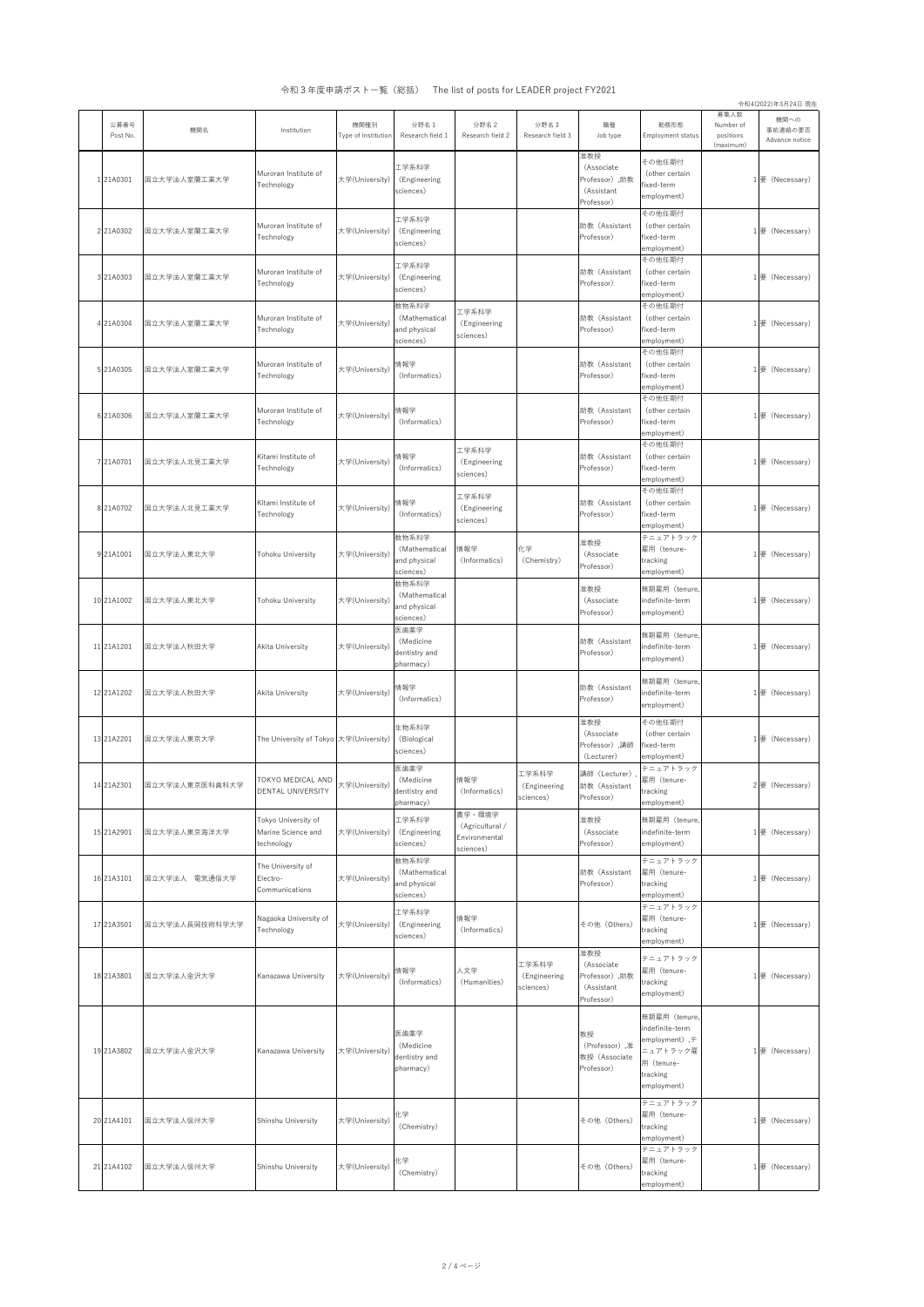3 / 4 ページ

令和4(2022)年3月24日 現在

令和3年度申請ポスト一覧(総括) The list of posts for LEADER project FY2021

| 公募番号<br>Post No. | 機関名                                  | Institution                                                                                               | 機関種別<br>Type of Institution                                                | 分野名1<br>Research field 1                                | 分野名 2<br>Research field 2                       | 分野名3<br>Research field 3                            | 職種<br>Job type                                                  | 勤務形態<br>Employment status                                                                                          | 募集人数<br>Number of<br>positions | 機関への<br>事前連絡の要否<br>Advance notice |
|------------------|--------------------------------------|-----------------------------------------------------------------------------------------------------------|----------------------------------------------------------------------------|---------------------------------------------------------|-------------------------------------------------|-----------------------------------------------------|-----------------------------------------------------------------|--------------------------------------------------------------------------------------------------------------------|--------------------------------|-----------------------------------|
| 22 21A5201       | 国立大学法人京都大学                           | <b>Kyoto University</b>                                                                                   | 大学(University)                                                             | 数物系科学<br>(Mathematical<br>and physical<br>sciences)     | 工学系科学<br>(Engineering<br>sciences)              | 社会科学 (Social<br>sciences)                           | その他 (Others)                                                    | テニュアトラック<br>雇用 (tenure-<br>tracking<br>employment)                                                                 | (maximum)                      | 要 (Necessary)                     |
| 23 21A5202       | 国立大学法人京都大学                           | <b>Kyoto University</b>                                                                                   | 大学(University)                                                             | 医歯薬学<br>(Medicine<br>dentistry and<br>pharmacy)         | 化学<br>(Chemistry)                               |                                                     | その他 (Others)                                                    | テニュアトラック<br>雇用 (tenure-<br>tracking<br>employment)                                                                 |                                | 要 (Necessary)                     |
| 24 21A5401       | 国立大学法人 京都工芸繊維大学                      | Kyoto Institute of<br>Technology                                                                          | 大学(University)                                                             | 生物系科学<br>(Biological<br>sciences)                       | 化学<br>(Chemistry)                               |                                                     | 助教 (Assistant<br>Professor)                                     | テニュアトラック<br>雇用 (tenure-<br>tracking<br>employment)                                                                 |                                | 要 (Necessary)                     |
| 25 21A5402       | 国立大学法人 京都工芸繊維大学                      | Kyoto Institute of<br>Technology                                                                          | 大学(University)                                                             | 数物系科学<br>(Mathematical<br>and physical<br>sciences)     | 工学系科学<br>(Engineering<br>sciences)              | 情報学<br>(Informatics)                                | 助教 (Assistant<br>Professor)                                     | テニュアトラック<br>雇用 (tenure-<br>tracking<br>employment)                                                                 |                                | 要 (Necessary)                     |
| 26 21A5501       | 国立大学法人大阪大学                           | Osaka University                                                                                          | 大学(University)                                                             | 化学<br>(Chemistry)                                       |                                                 |                                                     | 助教 (Assistant<br>Professor)                                     | 無期雇用 (tenure,<br>indefinite-term<br>employment)                                                                    |                                | 要 (Necessary)                     |
| 27 21A6401       | 国立大学法人岡山大学                           | Okayama University                                                                                        | 大学(University)                                                             | 数物系科学<br>(Mathematical<br>and physical<br>sciences)     |                                                 |                                                     | 准教授<br>(Associate)<br>Professor)                                | 無期雇用 (tenure,<br>indefinite-term<br>employment)                                                                    |                                | $1$ 要 (Necessary)                 |
| 28 21A6402       | 国立大学法人岡山大学                           | Okayama University                                                                                        | 大学(University)                                                             | 化学<br>(Chemistry)                                       | 工学系科学<br>(Engineering<br>sciences)              | 生物系科学<br>(Biological<br>sciences)                   | 助教 (Assistant<br>Professor)                                     | 無期雇用 (tenure,<br>indefinite-term<br>employment)                                                                    |                                | 要 (Necessary)                     |
| 29 21A6501       | 国立大学法人広島大学                           | Hiroshima University                                                                                      | 大学(University)                                                             | 医歯薬学<br>(Medicine<br>dentistry and<br>pharmacy)         |                                                 |                                                     | 准教授<br>(Associate<br>Professor), 助教<br>(Assistant<br>Professor) | 無期雇用 (tenure,<br>indefinite-term<br>employment), $\bar{\tau}$<br>ニュアトラック雇<br>用 (tenure-<br>tracking<br>employment) |                                | 要 (Necessary)                     |
| 30 21A7701       | 国立大学法人熊本大学                           | <b>Kumamoto University</b>                                                                                | 大学(University)                                                             | 数物系科学<br>(Mathematical<br>and physical<br>sciences)     |                                                 |                                                     | 准教授<br>(Associate<br>Professor)                                 | 無期雇用 (tenure,<br>indefinite-term<br>employment)                                                                    |                                | 要 (Necessary)                     |
| 31 21A7702       | 国立大学法人熊本大学                           | <b>Kumamoto University</b>                                                                                | 大学(University)                                                             | 医歯薬学<br>(Medicine<br>dentistry and<br>pharmacy)         |                                                 |                                                     | 准教授<br>(Associate<br>Professor)                                 | 無期雇用 (tenure,<br>indefinite-term<br>employment)                                                                    |                                | 要 (Necessary)                     |
|                  | 32 21A7901   国立大学法人宮崎大学              | University of Miyazaki  大学(University)   (Biological                                                      |                                                                            | 生物系科学<br>sciences)                                      | 医歯薬学<br>(Medicine<br>dentistry and<br>pharmacy) |                                                     | 講師 (Lecturer)                                                   | テニュアトラック<br>雇用 (tenure-<br>tracking<br>employment)                                                                 |                                | $1$ 要 (Necessary)                 |
| 33 21A7902       | 国立大学法人宮崎大学                           | University of Miyazaki                                                                                    | 大学(University)                                                             | 農学・環境学<br>(Agricultural /<br>Environmental<br>sciences) | 医歯薬学<br>(Medicine<br>dentistry and<br>pharmacy) | 生物系科学<br>(Biological<br>sciences)                   | 助教 (Assistant<br>Professor)                                     | テニュアトラック<br>雇用 (tenure-<br>tracking<br>employment)                                                                 |                                | 要 (Necessary)                     |
| 34 21B0101       | 大阪市立大学                               | Osaka City University                                                                                     | 大学(University)                                                             | 工学系科学<br>(Engineering<br>sciences)                      |                                                 |                                                     | 講師 (Lecturer)                                                   | 無期雇用 (tenure,<br>indefinite-term<br>employment)                                                                    |                                | 要 (Necessary)                     |
| 35 21C0101       | 東海大学                                 | <b>Tokai University</b>                                                                                   | 大学(University)                                                             | 工学系科学<br>(Engineering<br>sciences)                      |                                                 |                                                     | 講師(Lecturer)                                                    | テニュアトラック<br>雇用 (tenure-<br>tracking<br>employment)                                                                 |                                | 要 (Necessary)                     |
| 36 21C0201       | 順天堂大学                                | Juntendo univ                                                                                             | 大学(University)                                                             | 医歯薬学<br>(Medicine<br>dentistry and<br>pharmacy)         |                                                 |                                                     | その他 (Others)                                                    | テニュアトラック<br>雇用 (tenure-<br>tracking<br>employment)                                                                 |                                | 2要 (Necessary)                    |
| 37 21C0301       | 東京慈恵会医科大学                            | The Jikei University<br>School of Medicine                                                                | 大学(University)                                                             | 医歯薬学<br>(Medicine<br>dentistry and<br>pharmacy)         | 生物系科学<br>(Biological<br>sciences)               |                                                     | 助教 (Assistant<br>Professor)                                     | その他任期付<br>(other certain<br>fixed-term<br>employment)                                                              |                                | 要 (Necessary)                     |
| 38 21D0101       | 大学共同利用機関法人 高エネル<br>ギー加速器研究機構         | Inter-University<br>Research Institute<br>Corporation High<br>Energy Accelerator<br>Research Organization | 大学共同利用機<br>関(Inter-<br>University<br>Research<br>Institute<br>Corporation) | 数物系科学<br>(Mathematical<br>and physical<br>sciences)     |                                                 |                                                     | 助教 (Assistant<br>Professor)                                     | 無期雇用 (tenure,<br>indefinite-term<br>employment)                                                                    |                                | $1$ 要 (Necessary)                 |
| 39 21E0101       | 物質·材料研究機構                            | National Institute for<br><b>Materials Science</b><br>(NIMS)                                              | 国立研究開発法<br>人(National<br>Research and<br>Development<br>Agency)            | 工学系科学<br>(Engineering<br>sciences)                      | 化学<br>(Chemistry)                               | 数物系科学<br>(Mathematical<br>and physical<br>sciences) | その他 (Others)                                                    | 無期雇用 (tenure,<br>indefinite-term<br>employment)                                                                    |                                | 要 (Necessary)                     |
| 40 21E0201       | 国立研究開発法人日本原子力研究<br>開発機構              | Japan Atomic Energy<br>Agency (JAEA)                                                                      | 国立研究開発法<br>人(National<br>Research and<br>Development<br>Agency)            | 数物系科学<br>(Mathematical<br>and physical<br>sciences)     | 化学<br>(Chemistry)                               | 工学系科学<br>(Engineering<br>sciences)                  | その他 (Others)                                                    | テニュアトラック<br>雇用 (tenure-<br>tracking<br>employment)                                                                 |                                | 3 要 (Necessary)                   |
|                  | 国立研究開発法人日本原子力研究 Ilanan Atomic Energy |                                                                                                           | 国立研究開発法<br>人(National                                                      | 工学系科学                                                   | 数物系科学<br>(Mathematical 情報学                      |                                                     | 主任研究員<br>(Senior)                                               | テニュアトラック<br>雇用 (tenure-                                                                                            |                                |                                   |

| 41 21E0202 | 国立研究開発法人日本原子力研究 Japan Atomic Energy |               | Research and | .            | (Mathematical  情報学 |               | (Senior                 | 雇用(tenure-  | 1要          |
|------------|-------------------------------------|---------------|--------------|--------------|--------------------|---------------|-------------------------|-------------|-------------|
|            | ♬発機構                                | Agency (JAEA) |              | (Engineering | and physical       | (Informatics) | researcher) その tracking |             | (Necessary) |
|            |                                     |               | Development  | sciences)    | sciences)          |               | (Others)                | employment) |             |
|            |                                     |               | Agency,      |              |                    |               |                         |             |             |